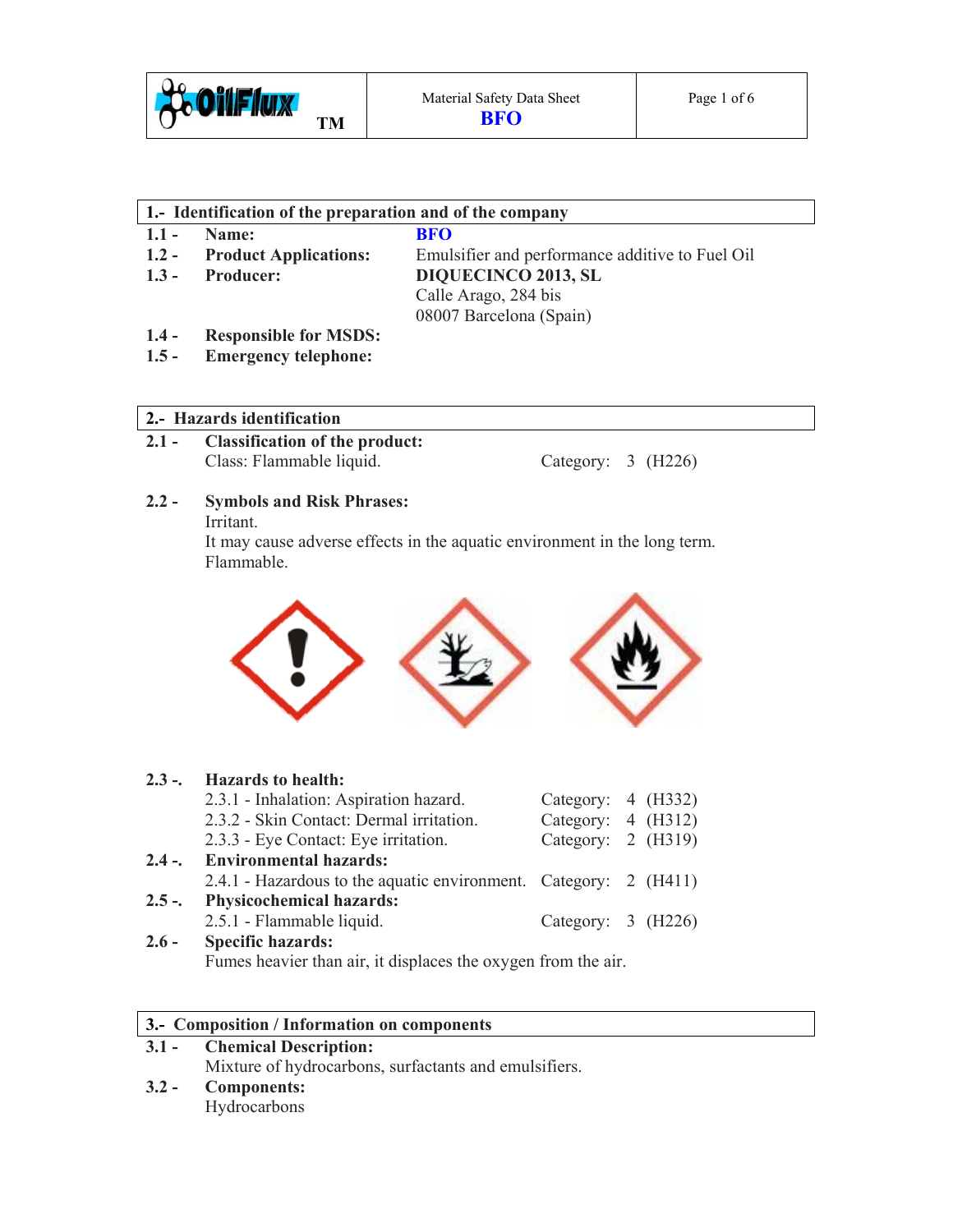

#### **4.- First Aid.**

#### **4.1 - Eye Contact:**

Produces irritation. In case of contact, wash thoroughly with water for 15 minutes. Seek medical assistance.

#### **4.2 - Contact with skin:**

Remove contaminated clothing. Wash affected areas with soap and water.

#### **4.3 - Ingestion:**

Do not induce vomiting to avoid aspiration into the lungs. Request immediate medical attention.

#### **4.4 - Inhalation:**

Remove the affected person to fresh air. If breathing is difficult, administer artificial respiration or give oxygen. Seek medical assistance.

#### **5.- Firefighting measures**

#### **5.1 - Fire-fighting media:**

- Water spray. Foam. Chemical.
- **5.2 NOT Suitable fire-fighting Media:**  Do not use direct water stream.

#### **5.3 - Special hazards of exposure to fire:**

Flammable and combustible material. It can be ignited by heat, flame, sparks or electricity. Fumes are heavier than air and may travel to reach remote ignition sources and ignite. The containers may explode in the vicinity of a fire due to overheating.

# **5.4 - Personal Protective Equipment:**

Heat resistant garments to combat fire. If there is a high concentration of vapors or fumes use a self-contained breathing apparatus (SCBA).

#### **6.- Measures in case of accidental spillage**

#### **6.1 - Personal precautions:**

Avoid prolonged contact with the product and with contaminated clothing. Stay out of the flow of fumes and prevent their entry into enclosed spaces. Close access to all nearby ignition sources.

#### **6.2 - Environmental precautions:**  Harmful to aquatic organisms. It may cause adverse effects in the aquatic environment in the long term.

#### **6.3 - Methods of cleaning:**

Small Spills: Wipe the surface with fire-resistant and absorbent materials. Place the waste in closed containers for later disposal.

 Large spills: Cover the spill with foam to prevent the formation of a vapor cloud. Apply barriers to prevent liquid from spreading and act in the same way as in small spills.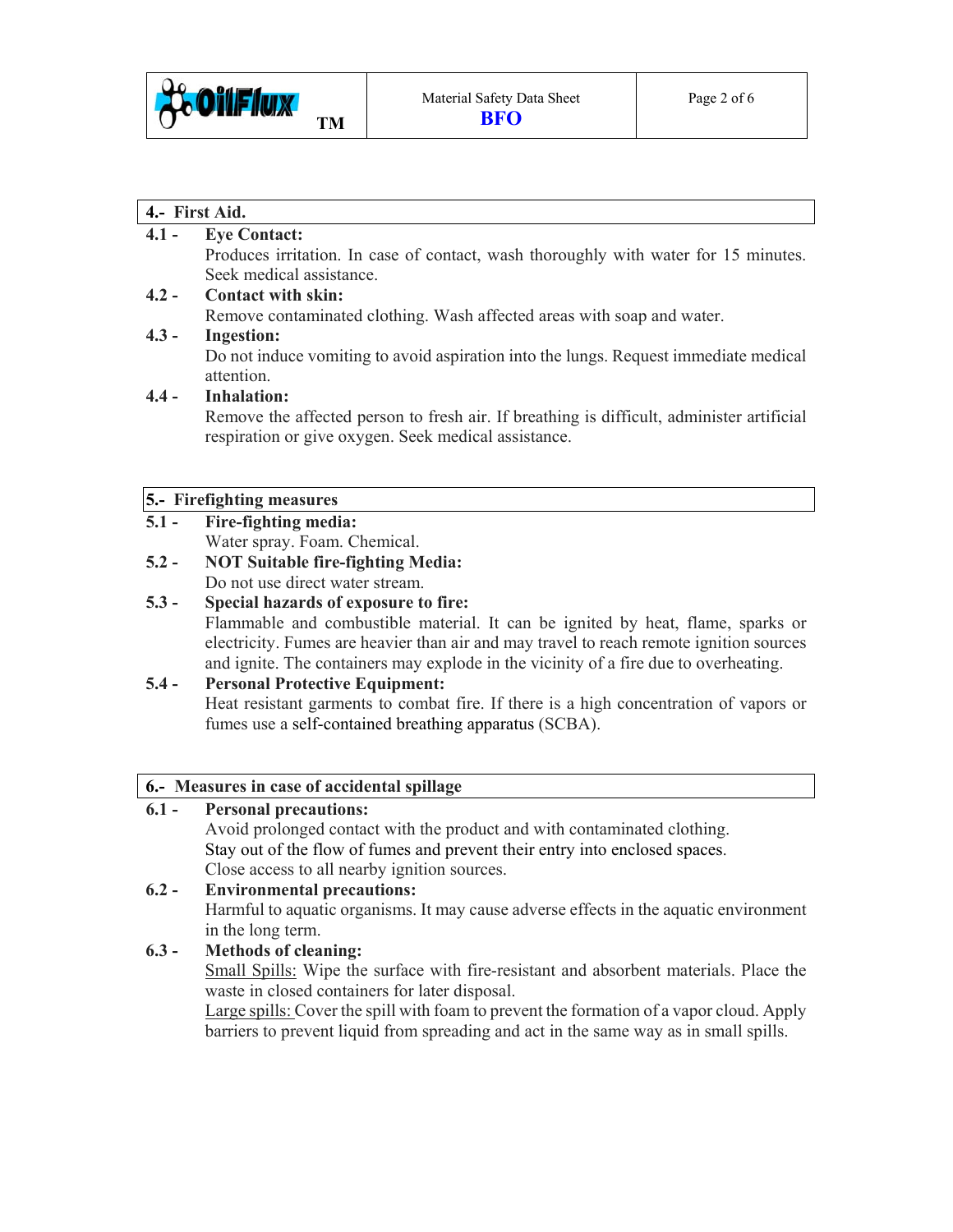

## **7.- Handling and storage.**

#### **7.1 - Handling:**

|         | Maintain storage areas well ventilated.                                             |
|---------|-------------------------------------------------------------------------------------|
|         | Keep away from ignition sources.                                                    |
|         | Open containers slowly to control possible depressurizations.                       |
|         | Apply the rules of good practice and hygiene for the handling of chemical products. |
|         | Have any absorbent material in anticipation that a spill will occur.                |
| $7.2 -$ | Storage:                                                                            |

# $7.2 -$

Store in cool and well-ventilated places. Keep away from ignition sources. Keep closed all the containers and stored vertically. Keep within the range of 10º C to 40º C.

#### **7.3 - Specific Uses:**  For known uses of the product. Emulsifier and performance additive to Fuel Oil.

#### **8.- Exposure controls / personal protection.**

**8.1 - Exposure Limit Values:**  No data available.

# **8.2 - Exposure controls.**

Odorous threshold detection: 1 ppm

 **8.2.1 - Collective Protection:** 

Provide adequate ventilation

# **8.3 - Personal Protective Equipment.**

#### **8.3.1- Respiratory protection:**

Protective respiratory mask in the presence of fumes, or self-contained equipment when high concentrations occur.

#### **8.3.2 - Protection of hands:**

Wear gloves to protect against solvents.

#### **8.3.3 - Eye protection:**

Use safety glasses with side shields.

#### **8.3.4 - Skin protection:**

Wear standard work garments.

#### **8.4 - Additional Information:**

Do not eat, drink or smoke while working. Wash hands after use.

Change contaminated clothing.

Wash the whole body after work.

 You should always have a safety shower and eyewash equipment in the area where the product is handled.

Recommended to have preventive skin care cream.

Use antistatic footwear.

# **8.5 - Exposure Controls Environment:**

Avoid spills and leaks in the basement. Avoid contaminating waterways and dumping the product in the sewage systems.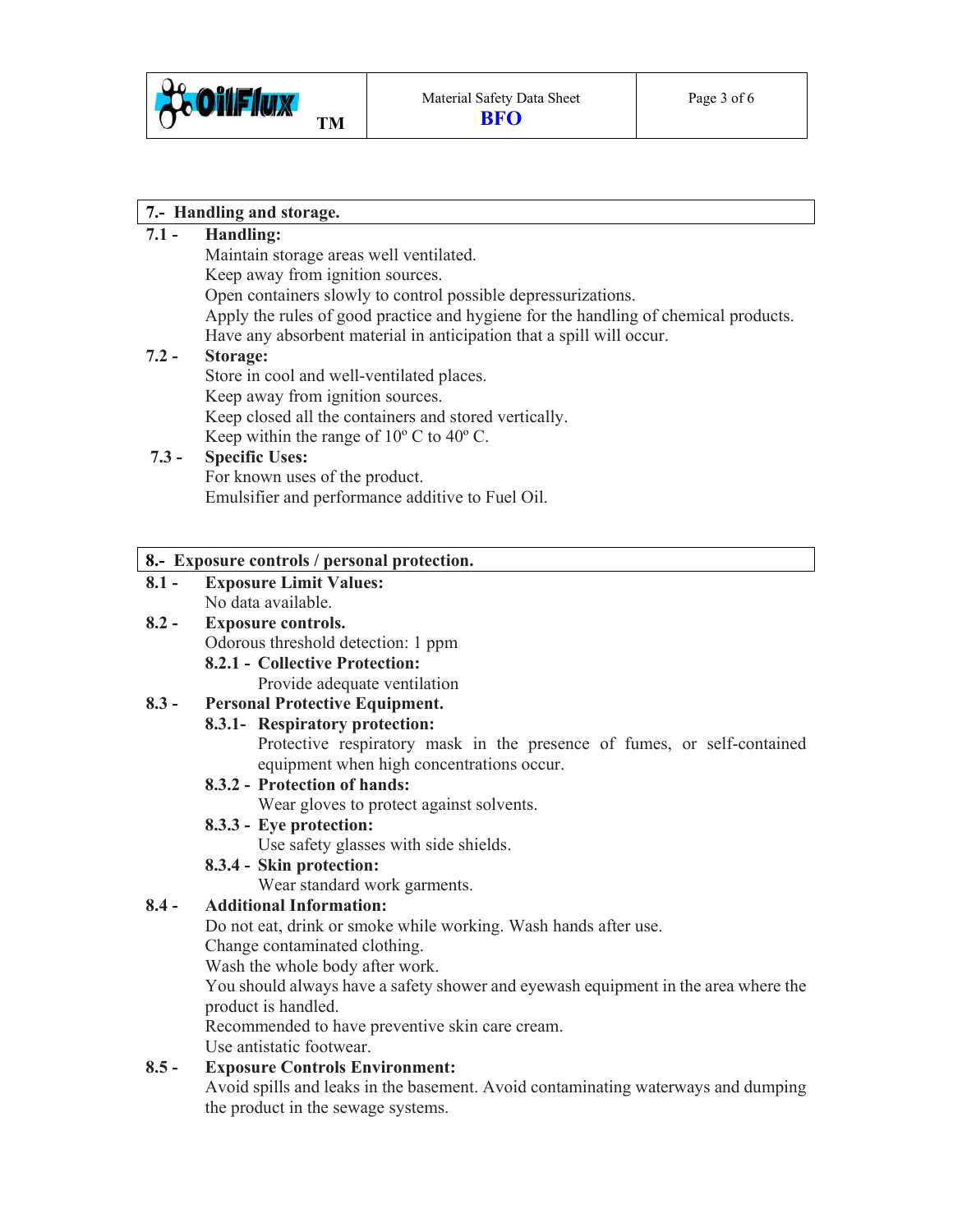

**9. 1 - Overview:** 

Characteristic odor of hydrocarbons. Liquid green.

## **9.2 - Important health, safety and environmental information:**

| pH                                             | $6.3 - 6.5$                      |
|------------------------------------------------|----------------------------------|
| <b>Boiling Point</b>                           | $140^{\circ}$ C - 350° C         |
| Flammable Point                                | $70^{\circ}$ C                   |
| Auto-Ignition temperature                      | $>$ 220 $^{\circ}$ C             |
| Relative density (water = 1) at $20^{\circ}$ C | $0.80 - 0.85$                    |
| Solubility in water                            | irrelevant, emulsifies in water. |

#### **10.- Stability and reactivity**

#### **10.1 - Stability:**

Product stable under the handling and storage conditions recommended in section #7.

**10.2 - Conditions to avoid:** 

Avoid sources of ignition.

#### **10.3 - Materials to avoid:**  Avoid contact with strong oxidizers, strong acids and halogens.

#### **10.4 - Hazardous decomposition products:**

In the event of a fire, the product may emit hazardous decomposition products, such as carbon monoxide and carbon dioxide.

#### **11.- Toxicological information**

#### **11.1 - Acute oral toxicity:** Not available.

**11.2 - Acute dermal toxicity:**  Not available.

#### **11.3 - Acute inhalation toxicity:**

The aspiration into the lungs as a result of ingestion and subsequent vomiting, may leads to pulmonary edema.

# **11.4 - Skin irritation:**  Irritant.Dermatological conditions.

**11.5 - Eye irritation:**  Irritant.

# **11.6 - Chronic Health Effects:**

Repeated exposures may produce respiratory tract irritation, skin irritation, muscle weakness, anemia and alteration of lymphocytes in the blood.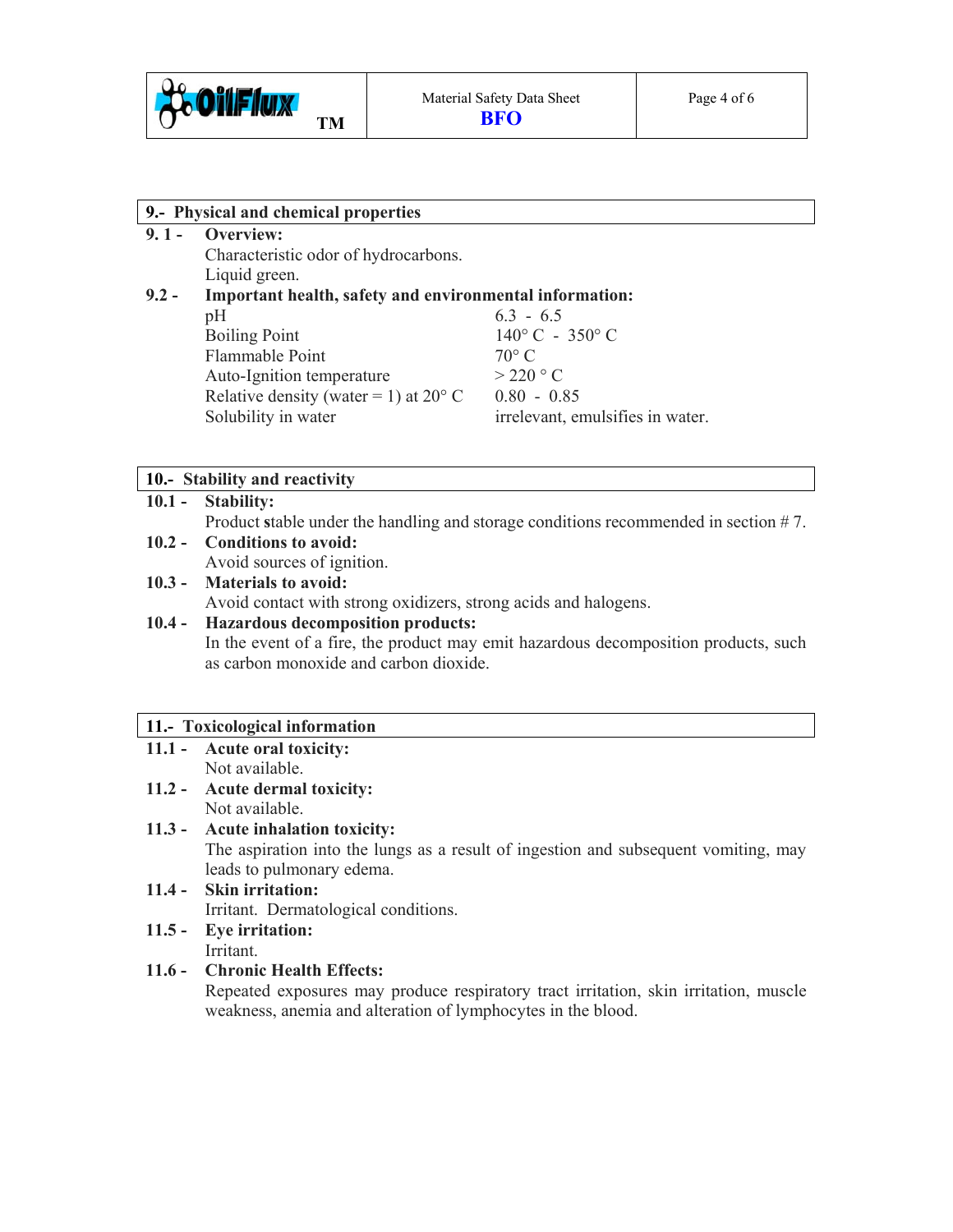

#### **12.- Ecological information.**

#### **12.1 - Ecotoxicity:**

Toxic to aquatic organisms. In the long term it may cause adverse effects in the aquatic environment.

#### **12.2 - Mobility:**

Was removed by emulsion with surfactants.

#### **12.3 - Persistence and biodegradability:**

High potential physical contamination. If it is dump into the environment, the more volatile components evaporate and oxidize and the remaining components will biodegrade.

#### **13.- Terms of elimination**

#### **13.1 - Waste Disposal:**

If the product needs to be managed as waste, the final user must do so in accordance with local regulations.

For disposal authorized agents and carriers should be used.

 Materials contaminated by the product require the same precautions as the product and should be considered toxic and hazardous waste.

Never disposal in the sewer.

#### **13.2 - Disposal of containers:**

The containers must be managed as waste in accordance with point 13.1

#### **14.- Transport information**.

Transport in sealed containers that are upright and secure.

Ensure that persons transporting the product know what to do in case of an accident or spillage.

#### **UN Number:**

 **UN 1993**, Flammable liquid, NOS. (Hydrocarbon mixture with kerosene). Class 3. Packing Group III.

#### **14.1 - Transport by Road (ADR):**

 UN Number: UN 1993 Flammable liquid, NOS. (Hydrocarbon mixture with kerosene). Class 3. Packing Group III.

#### **14.2 - Sea transport (IMDG):**

UN Number: UN 1993 Flammable liquid, NOS. (Hydrocarbon mixture with kerosene). Class 3. Packing Group III.

# **14.3 - Rail transport (RID):** UN Number: UN 1993 Flammable liquid, NOS. (Hydrocarbon mixture with kerosene). Class 3. Packing Group III.

#### **14.4 - Air transport (ICAO / IATA):**

UN Number: UN 1993 Flammable liquid, NOS. (Hydrocarbon mixture with kerosene). Class 3. Packing Group III.